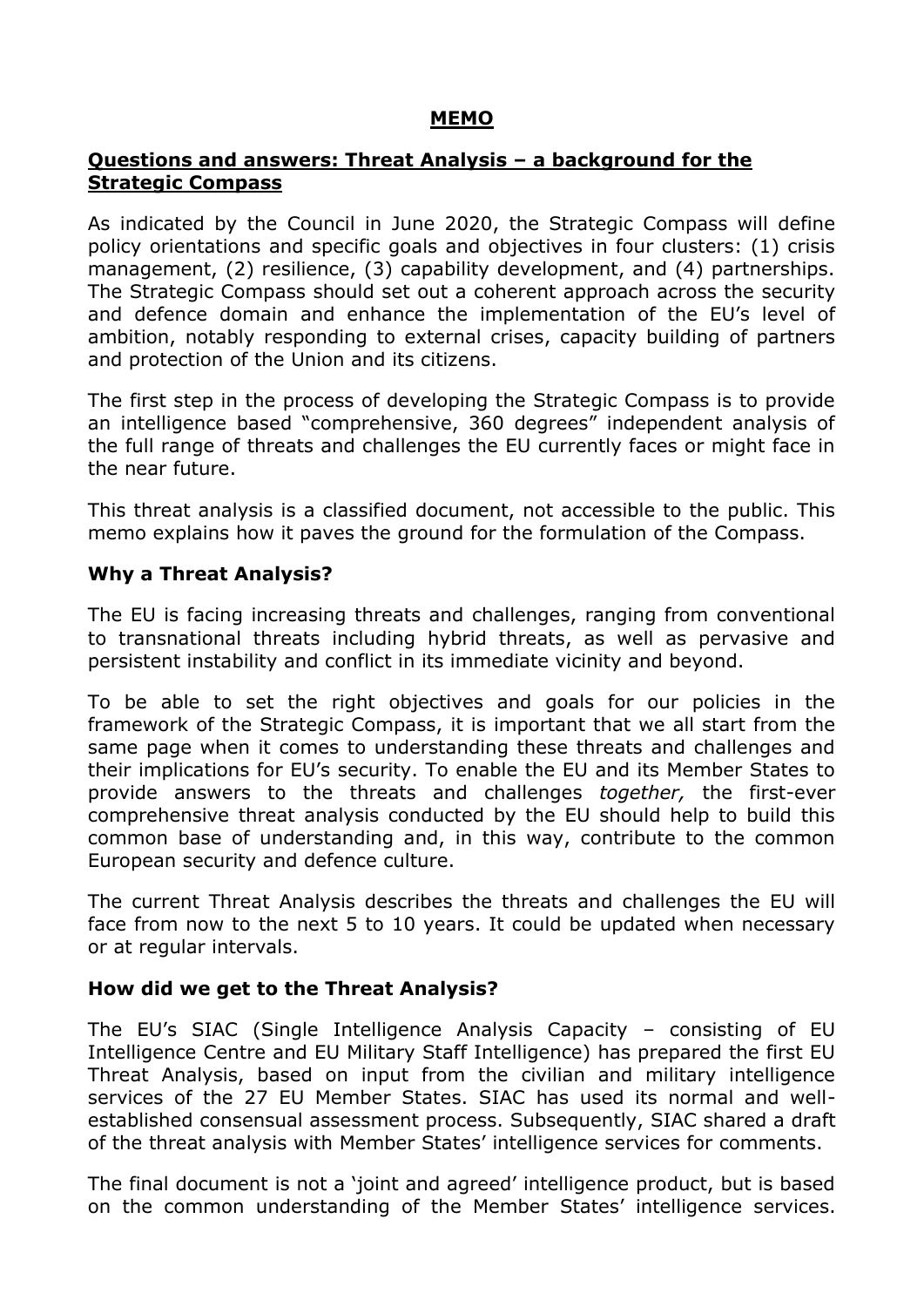Besides Member States contributions, the EU Satellite Centre has been involved in providing both illustrative and informative images to the Threat Analysis.

# **What is in the Threat Analysis?**

The Threat Analysis covers strategically relevant threats and challenges that the EU and its Member States will face without their prioritisation, focusing on global trends and risks, regional trends and risks as well as threats to EU security and interests. This intelligence assessment does not provide a worldwide overview of all the crises and challenges, but analyses those threats and challenges that affect the Union's security as well as its interests the most.

The analysis confirms many of the concerns about evolving and growing threats and challenges. In particular, the Threat Analysis addresses the following issues:

- At the global level, we see that globalisation slows down and that economic rivalry between global powers is set to continue and grow. Water and food availability as well as climate change have a growing impact on security, while our dependence on fossil fuels and the supply of new energy sources present more strategic risks and challenges. Migratory pressures will remain due to different pull and push factors. Furthermore, we might also face an increase of the actual use of military force, recognising that the military potential of various actors is growing. This contributes to further instability at global level and further threatens the multilateral system that is already under pressure;
- At regional level, we see that regional powers will continue to seek expansion of their influence and power base, including by leveraging instability and conflict as well as by exploiting other sources of influence and power including vis-à-vis the European Union and its partners. Furthermore, zones of instability and conflict in different regions in a wide arch around the European Union and beyond will persist and may even grow in the coming decade. Depending on the region, there is a potential for further deterioration due to the internal fragilities of certain states, spill-over effects of failing states, continued inter-state tensions, influences of outside powers, destabilising impact of non-state actors, as well as political, cultural, economic, demographic and climate-related factors affecting national and regional stability;
- In addition, the EU is also confronted with threats notably from state and non-state actors who will continue to enhance their hybrid tools and deploy them also towards the European Union, including by using disruptive technologies, information operations, and other non-military sources of influence. Next to this, terrorism will continue to threaten European security, exploiting zones of instability while seeking to upgrade their capabilities.

The threat analysis demonstrates that the EU's work to further strengthen its security and defence policy is not a luxury, but highly necessary. The